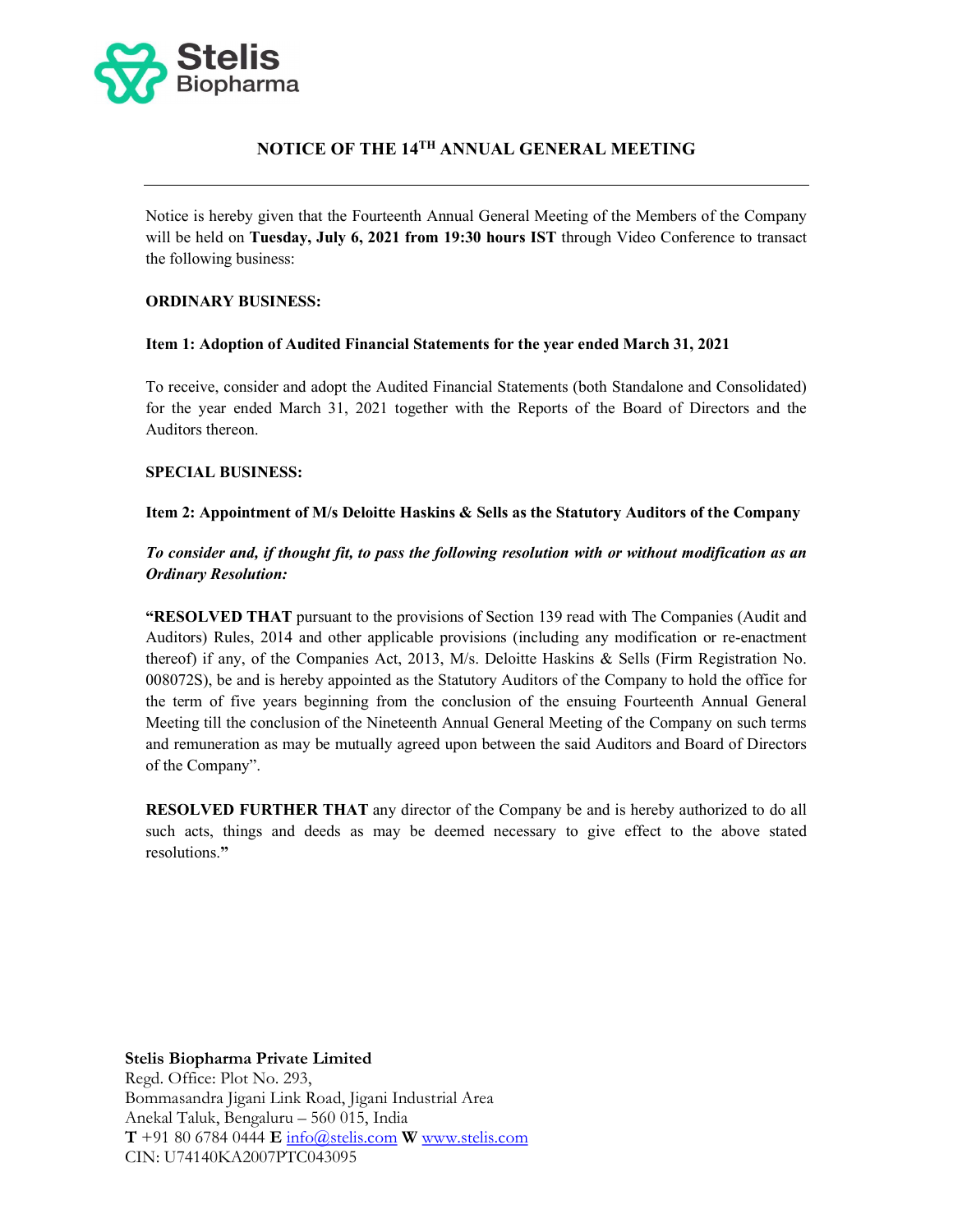

### Item 3: Regularization of the appointment of Aditya Puri as Non-Executive Director

### To consider and, if thought fit, to pass the following resolution with or without modification as an Ordinary Resolution:

RESOLVED that pursuant to Section 152, 161 and other applicable provisions of the Companies Act, 2013 ("Act") and the rules made thereunder (including any statutory modification(s) or re-enactments thereof for the time being in force), Mr. Aditya Puri (DIN: 00062650), who was appointed by the Board of Directors as an Additional Director of the Company with effect from January 7, 2021, be and is hereby appointed as a Non-Executive Director of the Company with effect from July 6, 2021.

RESOLVED FURTHER THAT any Director of the Company be and is hereby authorized to do all such acts, things and deeds as may be deemed necessary to give effect to the above stated resolutions."

#### Item 4: Regularization of the appointment of Arun Kumar as Non-Executive Director

### To consider and, if thought fit, to pass the following resolution with or without modification as an Ordinary Resolution:

RESOLVED that pursuant to Section 152, 161 and other applicable provisions of the Companies Act, 2013 ("Act") and the rules made thereunder (including any statutory modification(s) or re-enactments thereof for the time being in force), Mr. Arun Kumar (DIN: 00084845), who was appointed by the Board of Directors as an Additional Director of the Company with effect from April 7, 2021, be and is hereby appointed as a Non-Executive Director of the Company with effect from July 6, 2021.

RESOLVED FURTHER THAT any Director of the Company be and is hereby authorized to do all such acts, things and deeds as may be deemed necessary to give effect to the above stated resolutions."

#### Item 5: Regularization of the appointment of Mr. S Raghavendra Rao as Executive Director

### To consider and, if thought fit, to pass the following resolution with or without modification as a Special Resolution:

"RESOLVED that Mr. Seetharamaiah Raghavendrarao (DIN: 08922020) who was appointed as an Additional Director of the Company by the Board of Directors with effect from November 1, 2020 pursuant to Section 152, 161 of the Companies Act, 2013 ("the Act") and the Rules framed thereunder, who holds office up to the date of this Annual General Meeting, consent of the Members be and is hereby accorded for the appointment of Mr. Seetharamaiah Raghavendrarao as Director of the Company.

RESOLVED FURTHER THAT pursuant to the provisions of Section 196 and other applicable provisions, if any, of the Companies Act, 2013 and the Rules framed thereunder (including any statutory modification(s) or re-enactment thereof), and in accordance with the Articles of Association of the Company, consent of the Members of the Company be and is hereby accorded to appoint Mr.

#### Stelis Biopharma Private Limited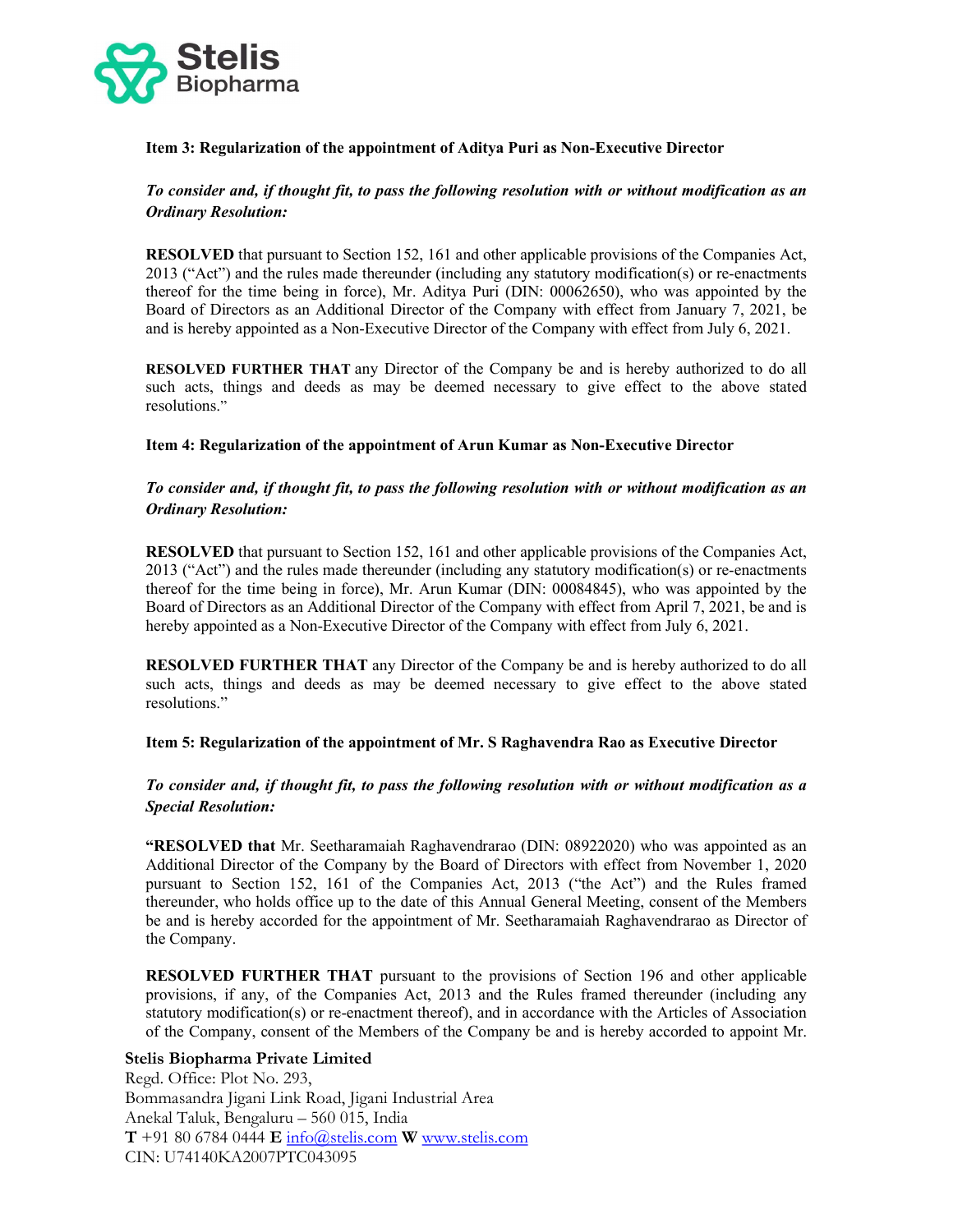

Seetharamaiah Raghavendrarao (DIN: 08922020) (Raghu) as the Executive Director and Chief Human Resource Officer of the Company, liable to retire by rotation with effect from November 1, 2020, as per the terms approved by the Board of Directors of the Company.

RESOLVED FURTHER THAT the remuneration of Raghu shall be:

| #         | <b>Particulars</b> | <b>INR</b> Mio<br>Per annum | Approx. USD<br>(Q 75 / USD)<br>Per annum |
|-----------|--------------------|-----------------------------|------------------------------------------|
| .,        | Fixed Pay          | 8.63                        | 115,000                                  |
| <u>L.</u> | Variable pay       | 2.88                        | 38,333                                   |
|           | <b>Total</b>       | 11.50                       | 153,333                                  |

RESOLVED FURTHER THAT for the purpose of giving effect to this resolution any Director of the Company be and is hereby severally authorized, to make necessary filings with the Registrar of Companies and to do all acts, deeds, matters and things as deemed necessary, proper or desirable and to sign and execute all necessary documents, applications and returns."

> By Order of the Board For Stelis Biopharma Private Limited

> > $SD/-$

Place: Bangalore Date: June 4, 2021

Deepak Vaidya Non- Executive Director DIN: 00337276

Stelis Biopharma Private Limited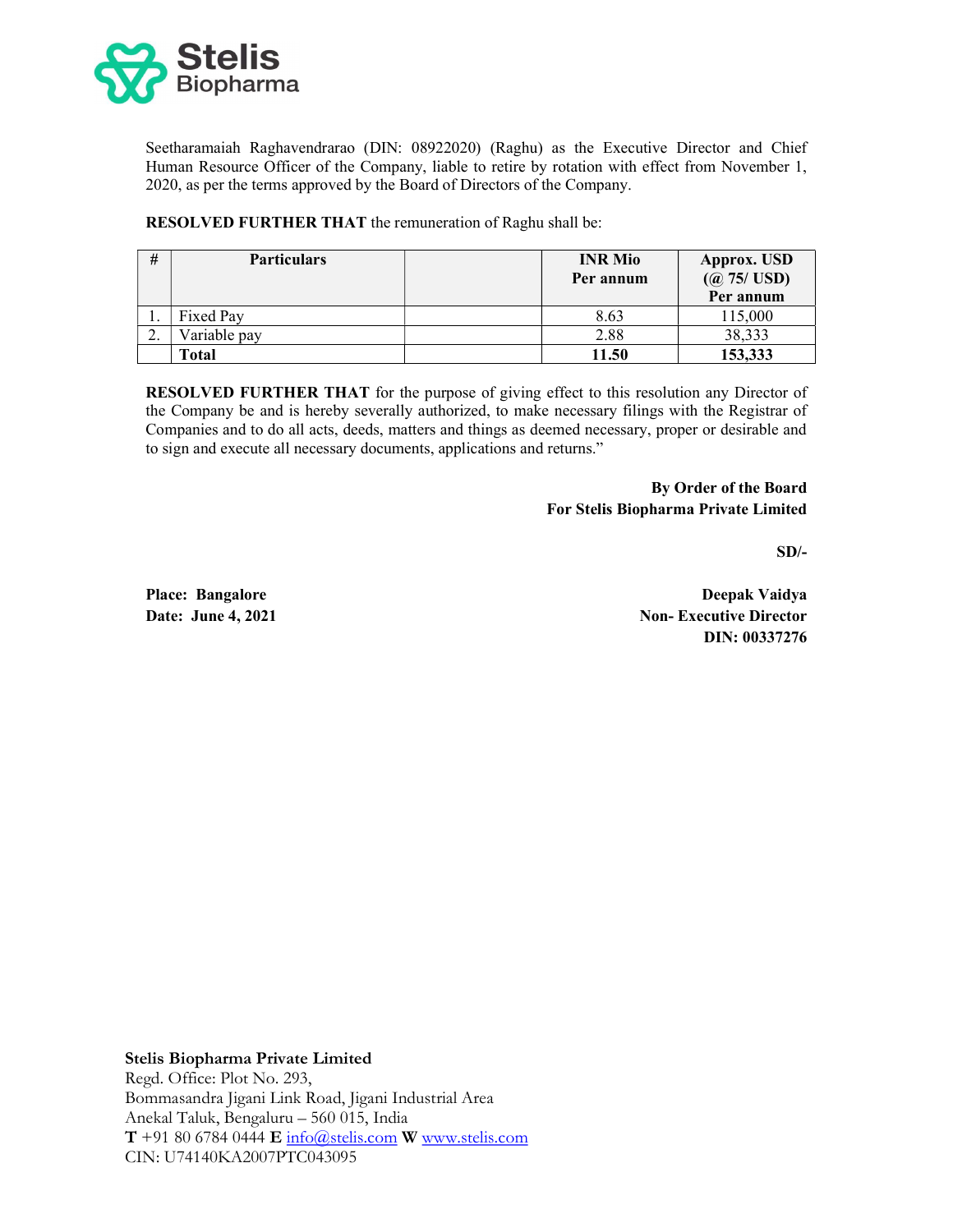

### Notes:

a) In view of the covid-19 pandemic, the Ministry of Corporate Affairs ("MCA") has vide its circular dated May 5, 2020 and January 13, 2021 read with circulars dated April 8, 2020 and April 13, 2020 (collectively referred to as "MCA circulars") permitted holding of the Annual General Meeting ("AGM") through Video Conference (VC)/ other audio visual means (OAVM), without physical presence of the members at a common venue.

In compliance with the provisions of the companies act, 2013 ("act") and MCA circulars, AGM of the company is being held through VC.

- b) In view of AGM being held by VC/ OAVM, physical attendance of members has been dispensed with.
- c) The facility for appointment of proxies by the members will not be available for the AGM and hence proxy form and attendance slip are not annexed to this notice.
- d) Members attending the AGM through VC shall be counted for the purpose of reckoning quorum under section 103 of the act.
- e) The corporate members intending to appoint authorized representatives to attend the AGM are requested to send to the company a certified copy of the board resolution authorizing their representative(s) to attend and vote, on their behalf, at the AGM. The said resolution/ authorization is requested to be sent to the email id at: anirban.gupta@strides.com
- f) Route map for the location of the meeting is not provided, as this meeting is convened via video conferencing mode.
- g) The explanatory statement pursuant to section 102 of the companies act, 2013 which sets out details relating to special business at the meeting, is annexed hereto.

Board of Directors of the Company at its meeting held on June 4, 2021 considered that the special business under Item No. 2,3 and 4 being considered unavoidable, to be transacted at the AGM of the Company.

- h) Voting at the AGM on resolutions shall be by way of show of hands.
- i) The web-link for attending the AGM via videoconferencing is as under:

Link: https://strides.zoom.us/j/96229325798?pwd=SC9rWTkxZnF4ZUk4NytjQ3VlSlU0QT09 Meeting ID: 962 2932 5798 Password: 941598

#### Stelis Biopharma Private Limited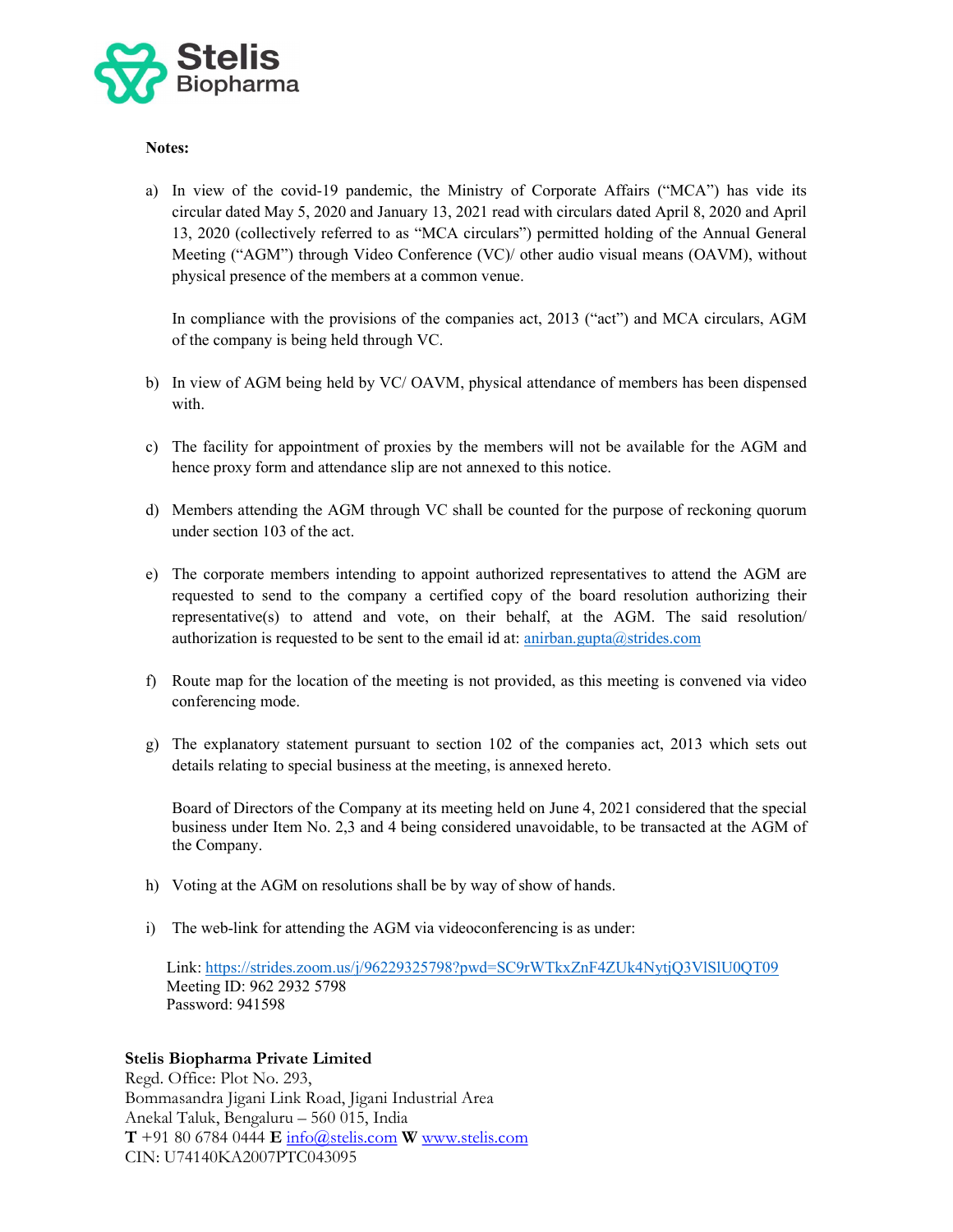

## EXPLANATORY STATEMENT PURSUANT TO SECTION 102(2) OF THE COMPANIES ACT 2013

### Item 2: Appointment of M/s Deloitte Haskins & Sells as the Statutory Auditors of the Company for a term of five years

Members are apprised that the term of appointment of M/s Deloitte Haskins & Sells LLP (Firm Registration Number 117366W/W-100018) as Statutory Auditor of the Company is ending at the ensuing 14th AGM of the Company for FY 2020-21.

M/s Deloitte Haskins & Sells (Firm Registration Number 008072S) have consented to be appointed as the Statutory Auditor of the Company.

In line with the Companies Act 2013, an Audit Firm can be appointed as the statutory auditor of a Company for a period of ten years, viz., two terms of five years each.

In line with the provisions of section 139 of the Companies Act 2013, Board recommends appointment of M/s Deloitte Haskins & Sells (Firm Registration Number 008072S) as the Statutory Auditor of the Company for a term of five years.

None of the Directors, Key Managerial Persons or their relatives, in any way, concerned or interested in the said resolution.

#### Stelis Biopharma Private Limited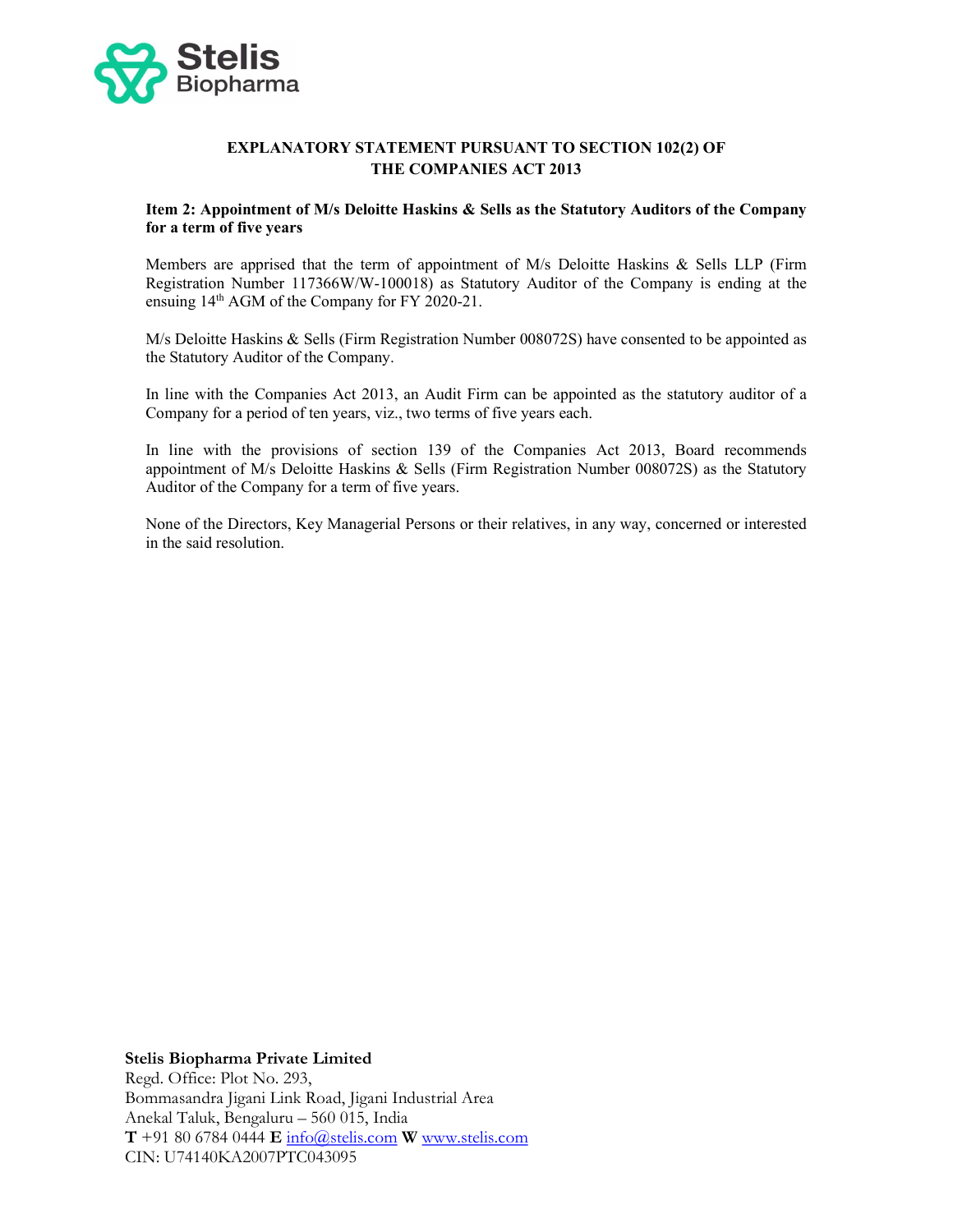

## Item 3: Regularization of appointment of Mr. Aditya Puri (DIN 00062650) as Non-Executive **Director**

Board of Directors appointed Mr. Aditya Puri (DIN: 00062650) as an Additional Director of the Company effective January 7, 2021, whose term of office expires at the ensuing Annual General Meeting of the Company.

#### About Aditya Puri

Recognized as a stalwart of the Indian banking and financial services industry, Mr. Puri was the iconic Founder-Managing Director and Chief Executive Officer of HDFC Bank from its inception in 1994 until his retirement from the position in October 2020, earning the distinction of having been the longest serving head of a private bank in India.

Under his stewardship, the publicly traded bank scaled great heights to become India's largest private sector lender by assets, India's most valuable bank by market capitalization and India's most valuable brand for the sixth consecutive year in 2019.

Not only was Mr. Puri's visionary leadership instrumental in HDFC Bank's outstanding growth and value creation for all stakeholders, but it also led the way for several firsts and milestones for Indian private sector banking as a whole.

Prior to setting up HDFC Bank, he was Chief Executive Officer of Citibank Malaysia with nearly two decades of overall banking experience across markets with Citibank. Mr. Puri has been conferred with several prestigious awards, accolades and titles for his exceptional contribution to Indian industry, including successive appearances in Barron's world's 30 best CEOs lists.

Mr. Puri was inducted into the Chartered Accountants Hall of Fame by the Institute of Chartered Accountants of India (ICAI), becoming the first member of ICAI to be honored with this award. A profile by the Economist in October 2020 describing him as the world's best banker only further underscored Mr. Puri's towering international reputation.

Mr. Puri's appointment on the Board of Stelis comes at an exciting juncture for the Company as it transitions from its incubation phase to a consolidation and growth phase to establish itself as a partner of choice globally in providing high-quality CDMO services, including those needed to combat the ongoing COVID-19 pandemic.

The Board considers that his appointment would be beneficial to the Company and it is strongly desirable to avail the services of Mr. Puri as Non-Executive Director of the Company.

None of the Directors or their relatives are in any way, concerned or interested, financial or otherwise, in the resolution except and to the extent of their shareholding as Member of the Company, if any.

The Board recommends the passing of the proposed resolution stated in Item 3 as an Ordinary Resolution and request your approval for the same.

#### Stelis Biopharma Private Limited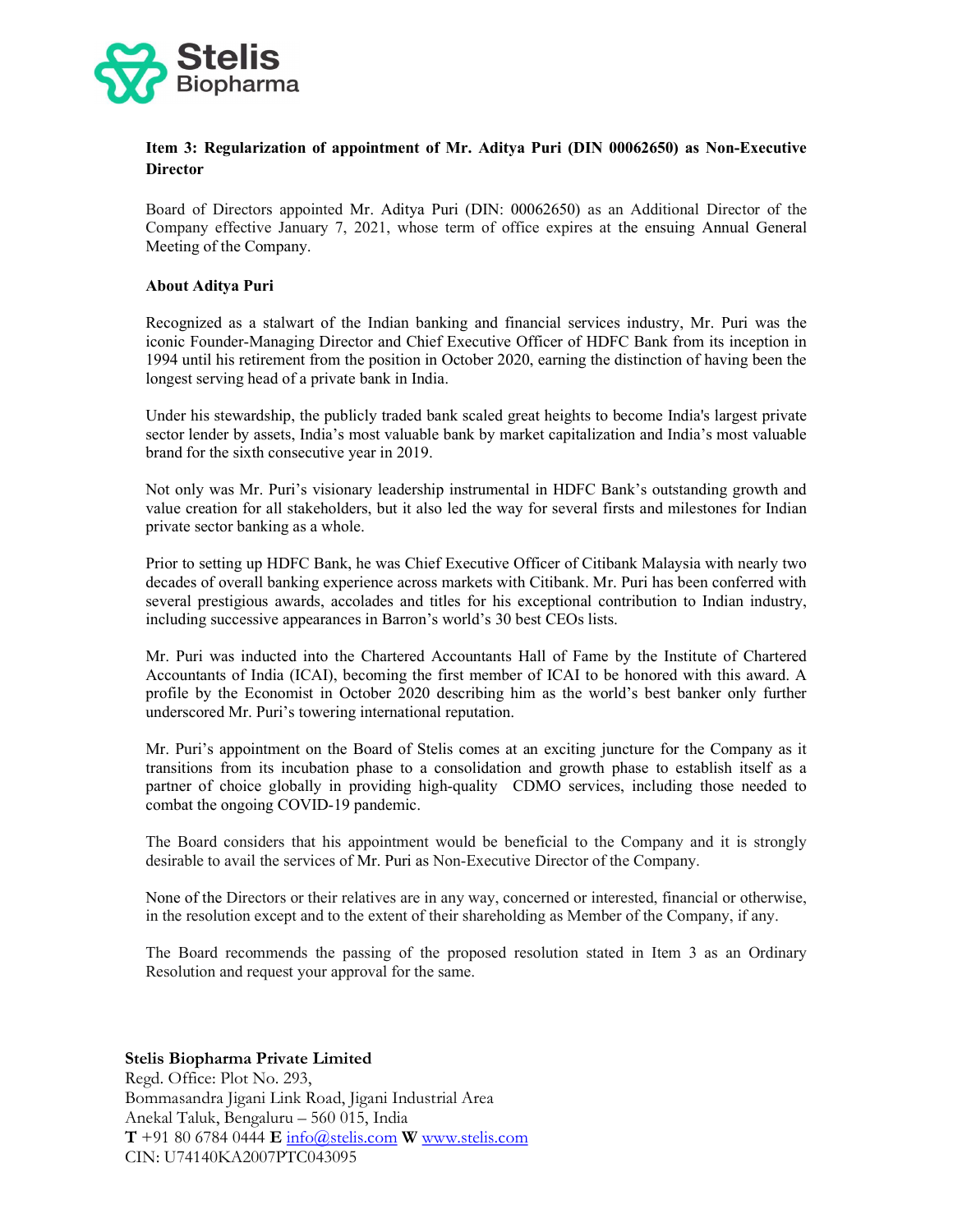

## Item 4: Regularization of appointment of Mr. Arun Kumar (DIN: 00084845) as Non-Executive **Director**

Pursuant to the Shareholders' Agreement, dated March 18, 2021, by and amongst *inter alios*, Medella Holdings Pte. Ltd. ("Medella")., Route One Fund I, L.P., Route One Fund II, L.P., Route One Offshore Master Fund, L.P., TIMF Holdings and Think India Opportunities Master Fund LP, Mankekar Family *(as defined in the SHA)*, GMS Pharma (Singapore) Pte Ltd, Strides Pharma Science Limited, Tenshi Life Sciences Private Limited and the Company, and the Securities Subscription Agreement dated March 18, 2021, amongst Medella Holdings Pte. Ltd, Tenshi Life Sciences Private Limited, Karuna Business Solutions LLP, Arun Kumar Pillai and the Company, Tenshi is entitled to appoint 3 (Three) non-executive directors as its Nominees ("Tenshi Directors") on the Board of the Company.

Accordingly, Board of Directors appointed Mr. Arun Kumar (DIN: 00084845) as Non-Executive Director effective April 7, 2021, as a nominee of Tenshi, whose term of office expires at the ensuing Annual General Meeting of the Company.

#### About Arun Kumar

Mr. Arun Kumar is the Founder and Promoter Director of Strides Pharma Science Limited, a top 500 public listed Company in India by market capitalization and is a Board Member since its inception. Arun founded Strides in the year 1990 and has since led the Company in building its global reputation.

Arun is also the promoter of Solara Active Pharma Sciences Limited, India, one of the largest API manufacturers in India.

Before founding Strides, he began his career in the exports department of Bombay Drug House Limited, one of the earliest exporters of pharmaceuticals products from India in the early 80s and was soon promoted to head their international division. He later worked as General Manager-Exports with British Pharmaceuticals Limited; a Mumbai based Company.

Arun is a recipient of the E&Y Entrepreneur of the year award in the Healthcare sector in 2000. He has also been awarded the Business Today "India Best CEO Award (Mid-Sized Companies Category)" and the "Best CEO in the Pharma & Healthcare Industry" in 2014.

The Board considers that his appointment would be beneficial to the Company and it is strongly desirable to avail the services of Mr. Arun Kumar as Non-Executive Director of the Company.

None of the Directors or their relatives are in any way, concerned or interested, financial or otherwise, in the resolution except and to the extent of their shareholding as Member of the Company, if any.

#### Stelis Biopharma Private Limited